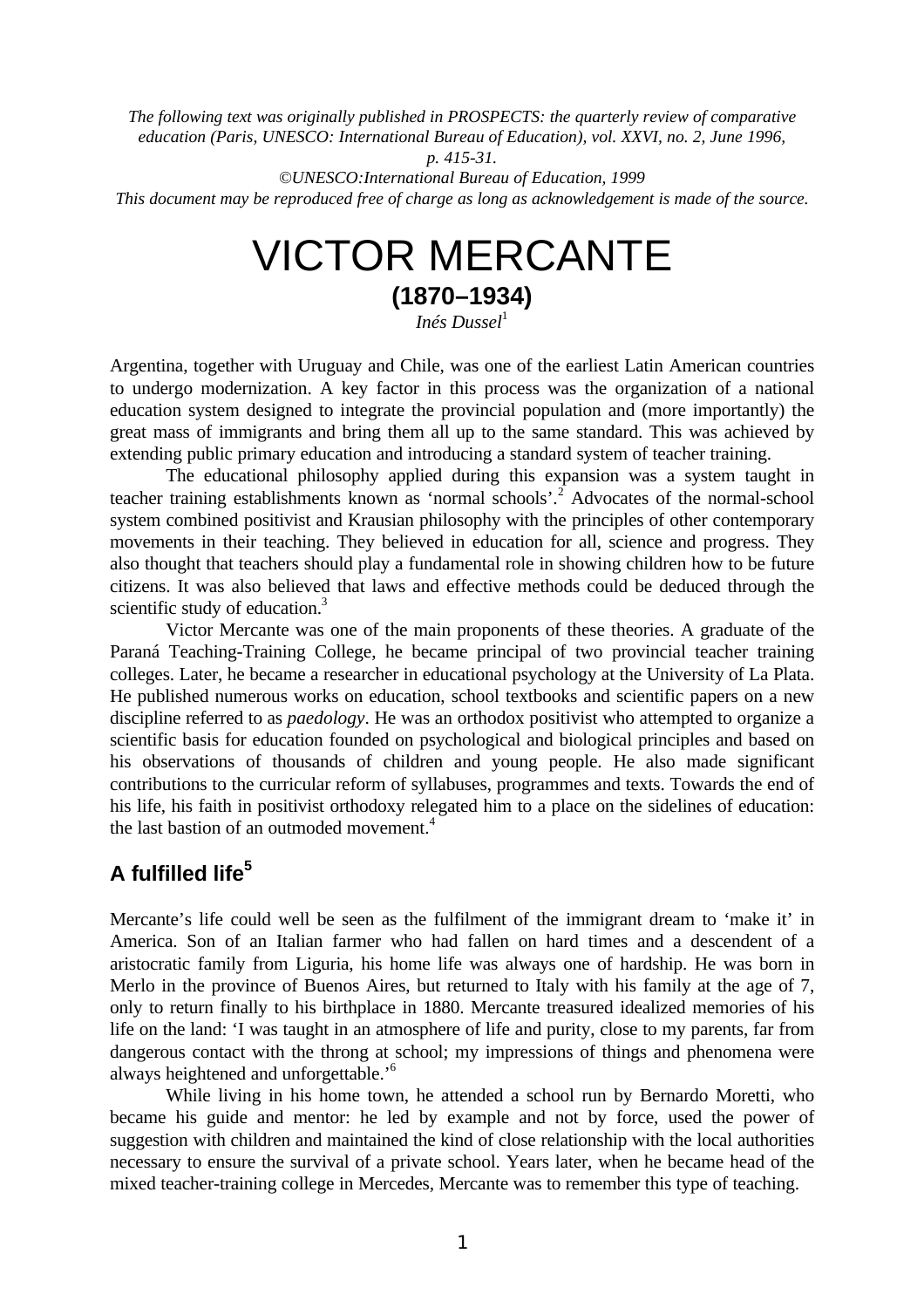Bernardo Moretti's influence was crucial when the time came for Mercante to decide what he would study. Moretti told him about the Paraná teacher-training college, where he would be able to improve his skill and obtain a qualification which would guarantee him work. The teacher convinced Mercante's father and prepared his pupil for the exam, with the result that Mercante won one of the scholarships awarded by the school.

Set up in 1870, the Paraná college was the first training college in the country and became a focus for teacher training for many years. It produced generations of teachers who taught according to the 'normal school' system: they went on to work in various regions of the country, bringing with them their obsession for the method. This was one of the most important centres responsible for the spread of positivism in Argentina.<sup>7</sup>

The contrast between the intellectual climate in Paraná and Mercante's previous experience must have been great. He recounts in his memoirs that he felt lonely when he arrived in Paraná. He had no friends, did not understand his lessons, was taught by a succession of strict and distant teachers. Despite all this, he adapted and was able to find friends and like-minded colleagues.

In 1890, after obtaining his teaching qualification, Mercante moved to the province of San Juan, on the border with Chile, where he became head of a teacher-training college. There, during four years of hard work, he played an active role within the provincial education authority and became a deputy in the provincial legislature. He also took part in public debates in the press and married a young pianist.

In 1894, the National Education Council made him head of the mixed teacher-training college in Mercedes, founded by Carlos Vergara, another important Argentinean educationalist, whom he succeeded. During his twelve years at the school, he began psychological research into childhood intelligence and more specifically the mathematical aptitude of children.

In 1906, he was given the task of organizing the education section of the Faculty of Law and Social Sciences of the University of La Plata, which was to be modelled on similar centres in Brussels and Geneva. This section eventually became the Faculty of Educational Science in 1915. He became its first Dean and also lectured in educational psychology and special methodology and practice until his retirement in 1920. During this period, he edited an educational journal published by the University: *Archivos de pedagogía y ciencias afines* [Archives of educational and related sciences] (1906–14). Later, the title was changed to *Archivos de ciencias de la educación* [Archives of educational science] (1915–20).

In addition to his university activities, he was an inspector of secondary and special education between 1915 and 1916. In this capacity, he advised the Ministry of Justice and Public Education on the reform of syllabuses. He played an active role in producing a proposal for overall reform in the education system: his idea was to create an intermediate teaching cycle lasting three years between primary and secondary school. The reform only lasted a few months because the first democratically elected government headed by Hipólito Yrigoyen decided to overturn the changes.

From 1920, Mercante busied himself with his activities as honorary professor at the National University of La Plata, lecturer and writer. He died in 1934 while crossing the Andes in Chile on his way back from the Second Panamerican Teachers' Congress.

# **Concern for the method**

As already indicated, Mercante was an eminent proponent of the normal school teachertraining movement, which was responsible for re-organizing the national education system.<sup>8</sup> He shared with his colleagues a concern for developing an effective teaching method which could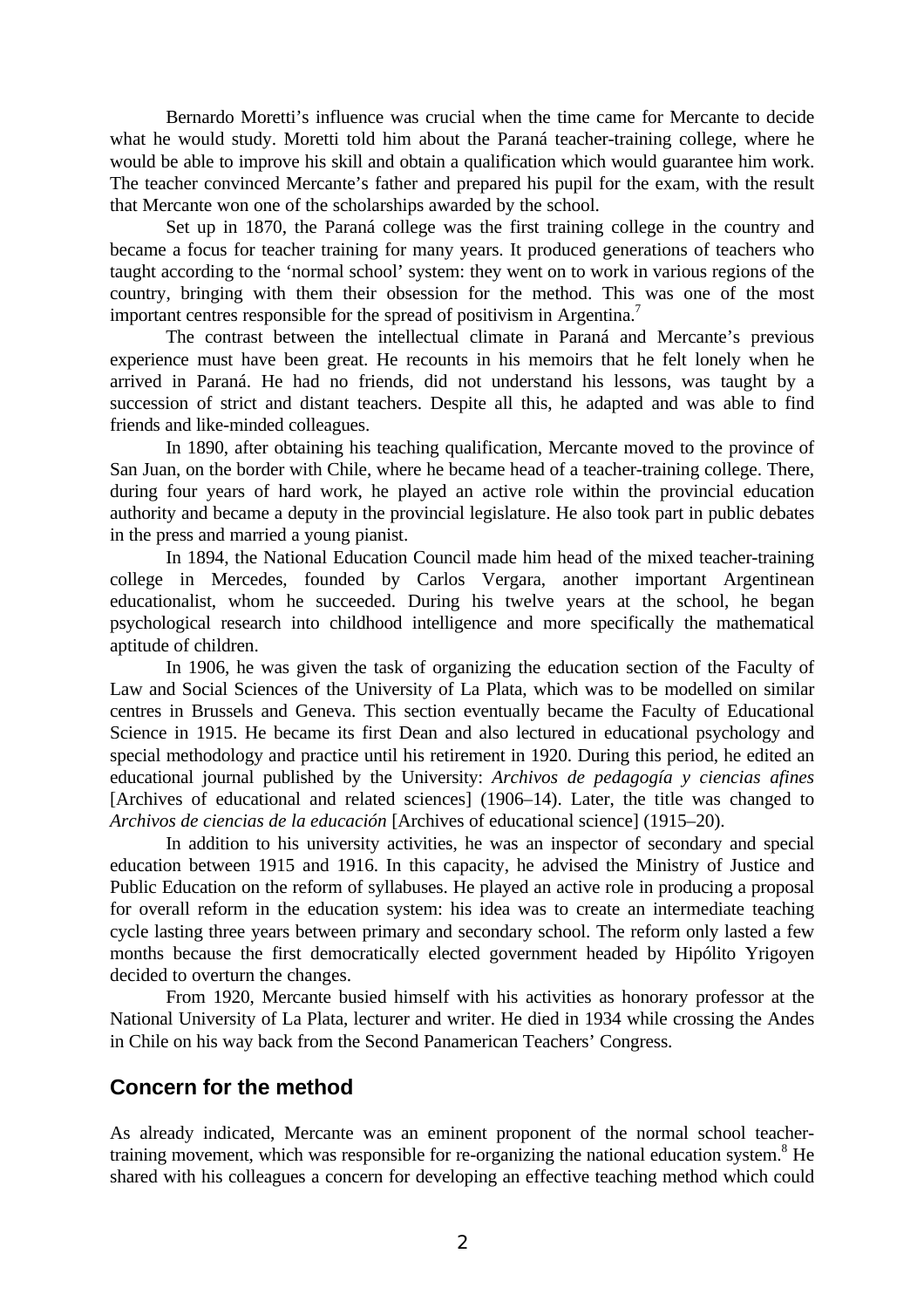be used to educate the entire population. This was probably the reason which prompted him to take an interest in psychology as a scientific support for education.

Mercante saw method as a means of achieving his purpose: learning. He was the driving force behind a new form of education which he saw as 'the art of making pupils understand, of securing and holding their attention spontaneously'.<sup>9</sup> Methodology formed a significant part of his system of education and embraced common, psychologically-determined principles relating to the building, classroom, teacher, pupil, material and teaching organization, in addition to the special principles of each subject determined by educational psychology: teaching system, syllabus, lessons, timetables and strategies.

Although he based his method on scientific principles, Mercante believed that decisions should always be reviewed in the light of actual teaching requirements. In this and other ways, his method of education marked a departure from reductionism. He introduced a set of teaching laws, which formed his main teaching guidelines. In political and educational terms, the most important were as follows:

- *The law of universality:* Mercante stated that 'everyone has the need and right to learn and the skill to learn, contrary to commonly held, outdated prejudices which claim that certain [social] classes should not be taught or educated'.<sup>10</sup>
- *The law of integrity:* education must be based on the psychological integrity of the pupil and the integrity of his or her knowledge.
- *The law of proportionality:* teaching must be organized on the basis of age, sex, requirements and the time available.
- *The law of the unity of knowledge:* different branches of teaching should complement one another and phenomena of different kinds may be analytically reduced to a single, general physical cause.
- *The law of methodical education:* research should be carried out to find out how the faculties become aware of various subjects, in order to adapt methods to individual types of faculty.
- *The law of independence:* the teacher must be aware of the permanent interests, passing inclinations, methods and opinions of his pupils and try to ensure that the pupils think and act in an independent manner. $^{11}$

These laws reflect some of the distinctive features of the teaching carried out in schools where the normal system was applied. Firstly, it was believed that education should be extended to a broad range of the population. Pupils who did not meet development parameters considered 'normal' would be educated in special schools. No pupils were excluded for reasons of sex or social origin. Distinctions were drawn at a later stage on the basis of intelligence tests.

Secondly, in order to ensure the principles were effective, general laws had to be laid down to ensure the efficacy of the method. These laws also involved local and specific adaptations to individual situations. Mercante believed that his science was universal in terms of method but national or regional in terms of content. He believed that each country or region would produce its own specific responses to the challenges of the age.

The third strand of Mercante's thought was responsible for making his approach the core of a new education movement. Mercante argued that teaching methods should be adapted to the ages and characteristics of his pupils and to specific areas of knowledge. Incidentally, considerations of the emotional and intellectual life of pupils and a will to increase their independence were also guiding principles behind educational reform movements of the 1920s and 1930s—in which Mercante did not play a part. As we shall see, however, he had already laid the foundations for what came later.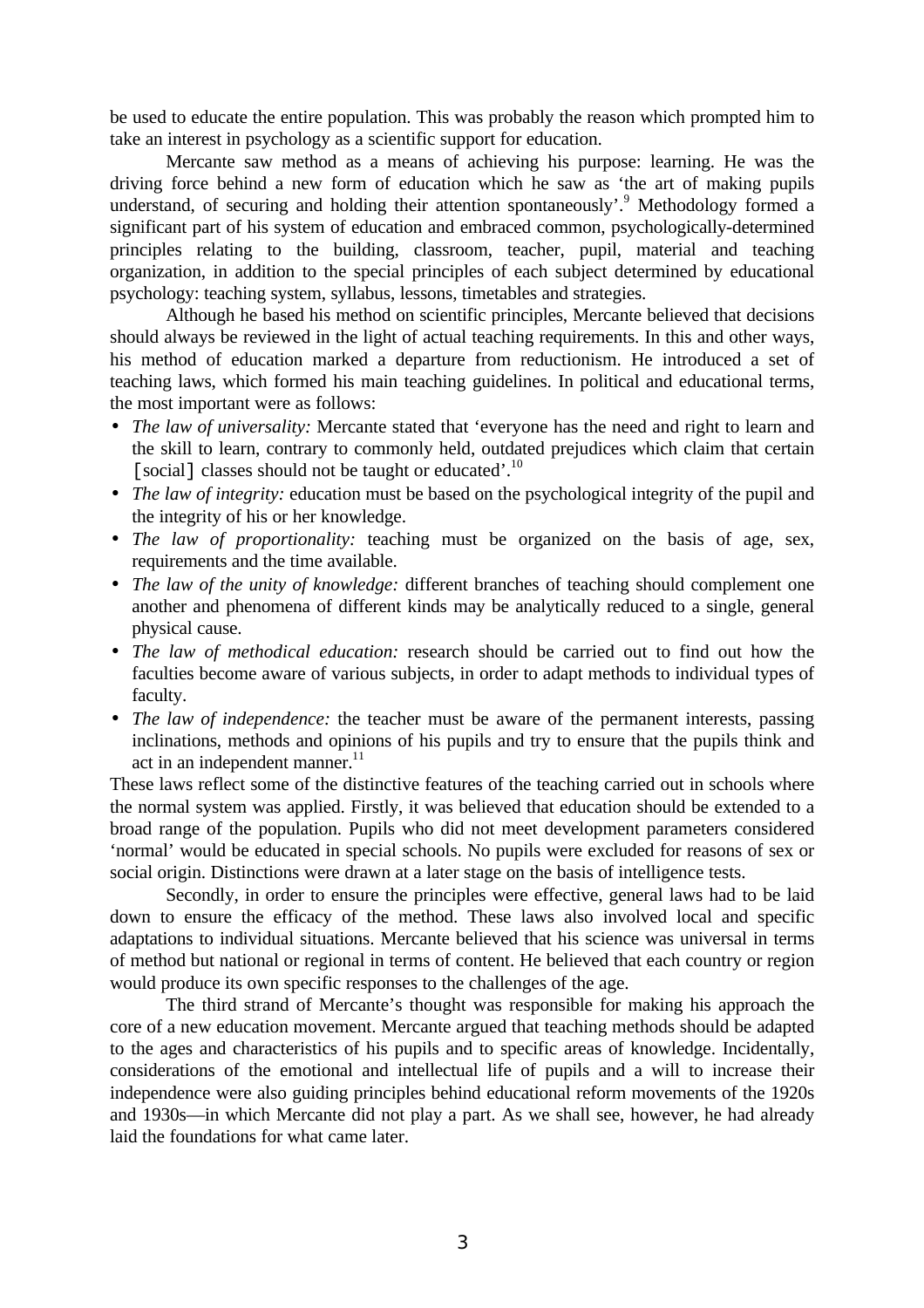## **Teaching reform: a psychological basis for education**

Mercante believed that 'we must know how one learns in order to know how to teach'.<sup>12</sup> This was the reason why he often repeated the importance of using research into psychology and educational psychology as a basis for educational methods.

Mercante's interest in psychology dates back to his time at San Juan. As he examined problems of discipline and of children's and adolescent's behaviour, he decided to study 'the phenomena of the mass or group of children and combine the influences of each factor to form a teaching method'. At that time, he was also reading the works of criminal anthropologists such as Cesare Lombroso and Sergi, and scientists such as Darwin, Haeckel and Morselli. From his readings and observations, he reached the conclusion that sense could be made of the apparent chaos of behaviour by considering the effect of inherited traits in conjunction with the influence of physical factors, home, society and school.

When teaching in Mercedes, he probed more deeply into these matters to find psychological foundations for his educational method.<sup>13</sup> He even defined education as the 'science of observing children and groups within environments suitable for the systematic analysis of actions'.<sup>14</sup> His method of education was based to some extent on Herbart's philosophy, because it was teacher-centred and prescriptive, but it was more clearly associated with psychological (not educational) movements of the time: the experimental psychology of Wundt and Münsterberg, Binet and Terman's studies into intelligence and studies on children carried out by the North American Stanley Hall.<sup>15</sup> Although his main concern was to measure intelligence, Mercante made great efforts to elucidate the many specific operations carried out by a subject during play and learning. His examination of mental states, affective and emotional life, dreams, psycho-analysis and sensation were at least as detailed as his analysis of supposedly intellectual operations, such as memory and image formation, or the parallels he drew with animal psychology.

Mercante believed that teachers had a sacred duty to study the spirit of their pupils, just as doctors study the body as part of their attempt to heal. They had to be 'cultivators' of childhood, able to understand and respect its idiosyncracies. Like any good positivist, he believed in nature and not nurture. He believed that a person's fundamental mental structure was inherited: the success or failure of education depended on the trail blazed by fathers and grandfathers.<sup>16</sup> 'Interests are not created, they are developed and cultivated.' The task of education was to develop one's predetermined potential to the full. He also believed, like Terman, that IQ could be used to predict a pupil's educational and even social future.<sup>17</sup> For this reason, he introduced a strict system of grading his subjects according to learning ability.<sup>18</sup>

In spite of his comprehensive social leanings and the universality of his method, his belief in inherited psychological ability led him toward an authoritarian form of teaching. His psychological fatalism, together with his adherence to the jaundiced viewpoint of Sarmiento and Alberdi, who believed that the scum of mankind had washed up in Argentina instead of in a civilizing wave of immigration, <sup>19</sup> led him to mistrust any natural tendency arising in pupils or teachers. He also mistrusted towns and crowds.

He gradually began to define education as a disciplinary action: 'The task of the teacher is to recapitulate the past in order to prepare pupils for the present under favourable conditions while overcoming any deviation which may manifest itself.<sup>20</sup> This tension between respecting and developing what one is given, but also channelling and correcting, is typical of positivist thinking, which tended to look on education as a form of social reform and control. The principle of inherited fitness was called on to justify the differences: 'egalitarian desires give rise only to short-lived happiness', which soon gives way to natural differences. A single, levelling form of education was unnatural and could only call a temporary halt to the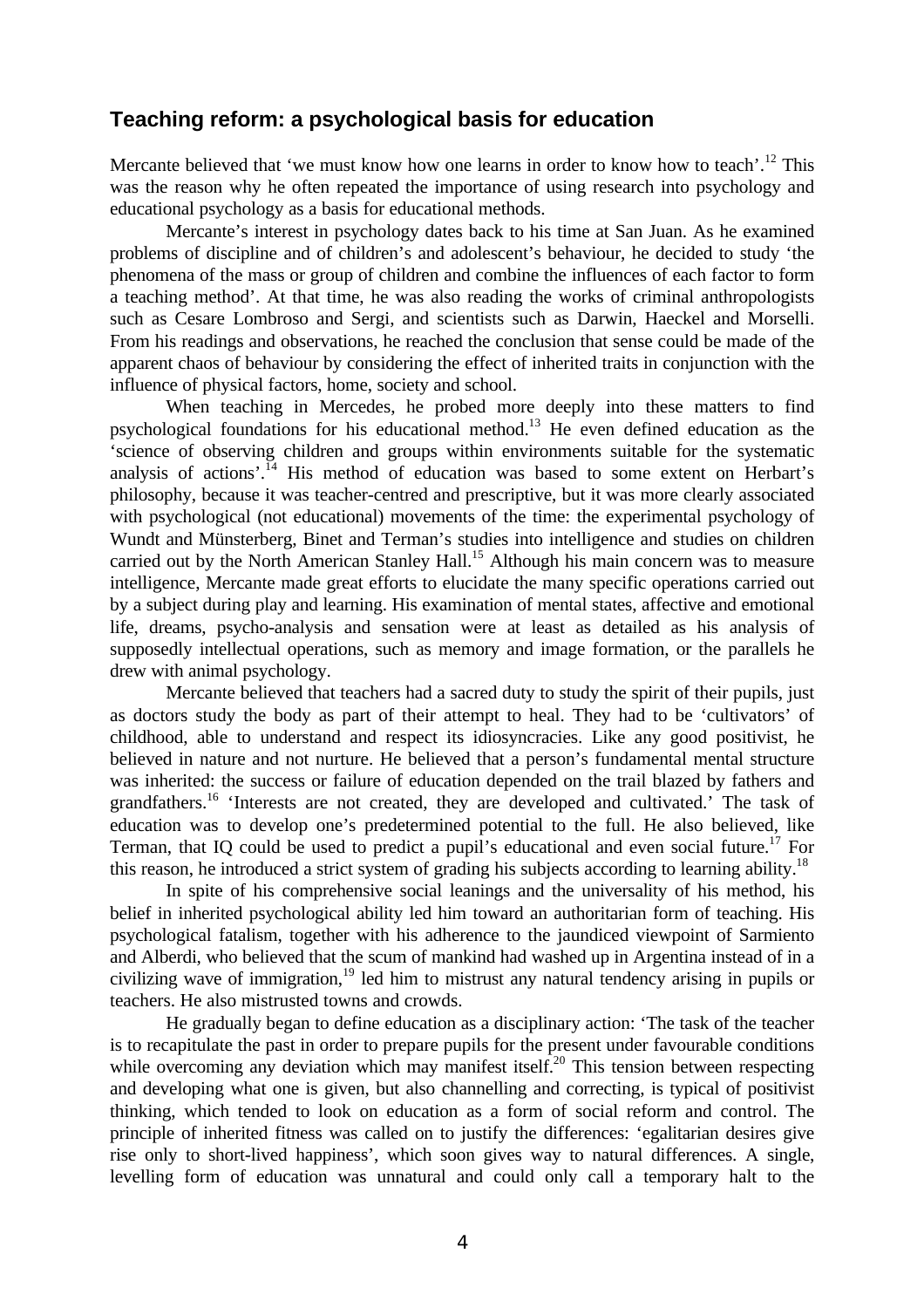pluralistic, heterogeneous tendencies of individuals.<sup>21</sup> As we shall see, however, his proposal for curricular reform not only maintained a common primary school but even extended this universal form of education to the middle school.

# **Paedology**

Years later, Mercante took his research further and tried to create a new discipline which would embrace educational psychology. The field of paedology encompassed the study of the pupil: in other words the child in a learning situation. The Paedology Laboratory, opened in 1915 together with the National University of La Plata's Faculty of Educational Sciences, marked a partial break with Wundt in its quest for patterns rather than individuals and in its emphasis on education.<sup>22</sup> It was able to call on the National University of La Plata's teaching college and its attached school. Mercante thought of these as 'experimental annexes' able to provide more than 3,000 subjects for study and research—the highest such figure in the world according to the author.

The laboratory contained a board for measuring arm span; anthropometric devices for measuring height; craniographs; dynamometers and respiration gauges for measuring lung capacity; instruments (mainly German) for measuring sensory spectra; as well as boards and tests for measuring memory, judgement and reasoning, vigilance and emotion. The laboratory made use of a form of psychology based on anatomy and physiology, in the shape of nineteenth-century craniology and phrenology, together with other more idiosyncratic and ambiguous studies centring around the individual's dynamic balance in his or her intellectual, volitive and emotional environment.<sup>23</sup> This combination paved the way for a new form of psychology:

An adolescent does not see or perceive things in the same way as a child [...] because his changed ego is given new dynamism by the avalanche of feelings and emotions which accompany the awakening of sexuality. He interprets things, the essence of infinite values, in terms of usefulness and not experience. $^{24}$ 

The laboratory was a very important educational centre during the early decades of the century. Here the works of Binet, Hall, Freud, Claparède and Piaget were read and introduced to Argentina. Mercante travelled to Rome and Geneva to meet colleagues. In fact, he kept up to date with the work of other centres and stayed in touch with the outside world to a surprising extent, even by today's standards. The laboratory went into a severe decline after Mercante's death, however, and never regained the vitality of its early days.<sup>25</sup>

# **Contributions and limitations of educational psychology**

Mercante's educational psychology brought changes. In the first place, the science of education was treated as a field in its own right, distinct from philosophy or sociology. Mercante was the driving force behind the creation of the country's first Faculty of Educational Science in 1915. He also organized the journals and libraries responsible for giving academic authority to the field of educational science.

Secondly, he provided a new source of curricular choice. Adolescent psychology became the fly in the ointment of the prevailing humanities-based curriculum. As we will see later on, many of Mercante's criticisms of secondary education were based on the psychology and health of pupils. He also introduced an anti-democratic note by legitimizing social differences as 'natural laws of heredity' on which educational streaming could be based.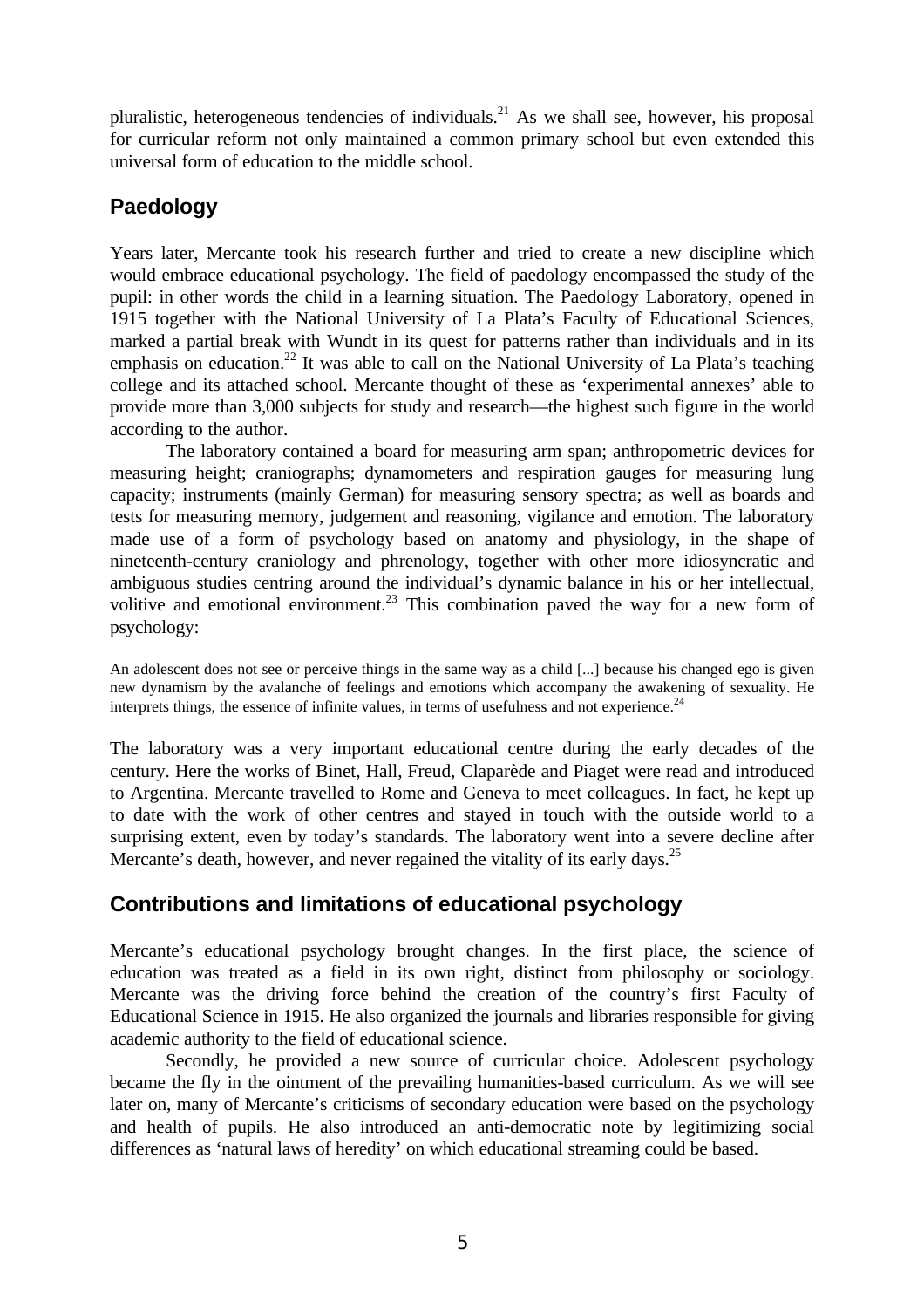In the third place, he also widened his range despite the psychological reductionism of his educational methods. Despite its innate qualities, paedology took the place of what Mercante referred to as 'mindless psychology'. Traditional psychology was extremely limited in comparison with the wealth of mental activities Mercante began to reveal. When spring arrived in a traditional school and 'life erupted into song, colours, scents, action and finery, the syllabus, timetable and teachers always conspired to ensure that the children were not aware of these facts and did not fall victim to such dangerous sensuality.<sup>26</sup> But Mercante said:

Why should the classroom not be in the middle of a park, a meadow, a wood or a museum: any setting less dry and sombre than a classroom? Memory would be prompted by other stimuli.<sup>27</sup>

A school by a river, in a wood, in a museum or in a laboratory, as had been set up by his teachers Pedro Scalabrini and Juan Gez in Paraná, would increase the pupils' capacity for discrimination and sharpen their tactile and auditory memories: the important thing was to stimulate all the senses, and not overlook emotional factors.

This feeling of enrichment was restricted, however, by a deep-seated mistrust of contemporary culture. Mercante felt that this offered a 'discouraging picture': 'with its cinemas, shop windows, electric trams and facile talk [...]. The phenomenon is aggravated by intoxication caused by nicotine.'<sup>28</sup>

Mercante drew a clear line between cultural modernization and modernization in school. Schools could only adopt changes judged to be moral by the family, the school and the State. The cinema could be educational only if it supported the teaching of subjects or provided moral examples. His reform centred around a condemnation of contemporary culture and a consequent idealization of a pastoral lifestyle, as already mentioned.

# **Curricular reform in Argentina**

We have already seen that Mercante played a role in various aspects of the education system throughout his life: schools, university, inspection, textbooks and books on educational theory. In all cases, his main thrust was to reform the classic, literary form of education which dominated the education system in Argentina and has continued to prevail throughout this century.<sup>29</sup>

He took his first steps along this road while working in San Juan. Mercante proposed to build a modern school with an attached educational museum. An educational museum was an ever-growing collection of fossils, pictures and various classified objects able to provide a medium for 'pursuing the aims of education spontaneously and pleasurably'.<sup>30</sup> As well as classifying the objects, the pupils also had to prepare descriptions, examine the items in context and find out about their history. They therefore learned about several subjects at the same time: botany, zoology, natural history, geography, literature, history and mathematics.

His second campaign was to reform the syllabus in the Mercedes Training College. He called on the results of his psychological research to propose a joint education system designed to embrace the overall psychological life of students and not merely their intellectual activity. The aims of the school were to be:

- **—** general education of bodily organs through diet, clothing and grooming, physical exercise, hygiene, body posture and leisure activities;
- education of feelings by teaching discipline and moral education, but not religion; $31$
- education of the senses and of observation;
- education of reflective faculties;
- $\equiv$  education of expressive faculties;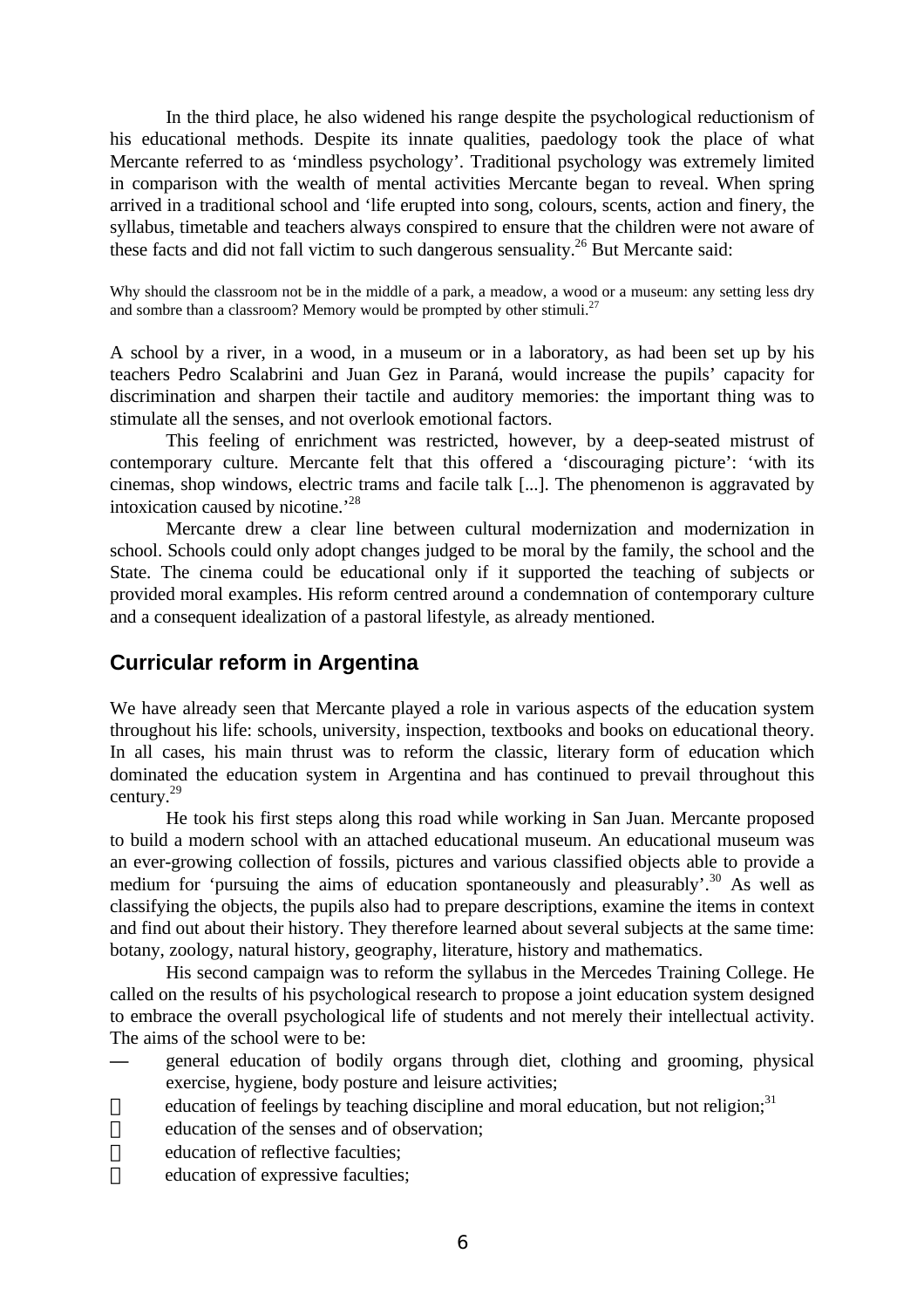education of practical faculties, through educational crafts.<sup>32</sup>

The last point reflects one of the most significant new features of the primary curriculum and normal schooling, which had been traditionally opposed to the introduction of work. Mercante took inspiration from the educational *slöjd* or craft system, where pupils are taught a manual skill, because he believed that excessive emphasis on method mistakenly stifled his pupils' spontaneity.<sup>33</sup>

He imagined that crafts would be taught in a workshop where children and young people could learn and invent new technological processes. These activities were to take up half a day and not be limited to two hours a week, as in Scandinavian schools. Educational craft would be a good antidote to the tendency of Argentinean schools to favour foreign ways: the crafts would be bound to have a strongly specialized flavour due to local needs for training farmers, blacksmiths, carpenters, shoemakers—and also the physicists, chemists and technicians the country needed. Mercante's option apparently spearheaded plans for change in Argentina's prevailing land-owning oligarchy which attached little importance to industry.

He produced his first textbooks for primary education at this early stage. Mercante based his ideas for textbooks on a new concept: he aimed to used 'a book of exercises, a book of problems, a book of tests designed to link the subjects and make one seamless, organic whole, for cultivating, developing and nurturing the intelligence'. He was against 'compendia which [concealed] what they set out to teach in the name of brevity', $34$  and saw the reader as a brainless individual only capable of taking in the information provided by the book. He therefore wrote various books of his own to teach reading and writing, and others to teach arithmetic and geometry. These were full of pictures and written in language a child could understand. Despite his overall modernizing drive, Mercante remained a supporter of the phonetic method for learning how to read and write, even though this was already being questioned due to its over-generality and over-emphasis on comprehension.<sup>35</sup>

## **Intermediate school**

Mercante introduced his most significant reform for the Argentinean curriculum years later when, in 1915 and 1916, he was commissioned by the Ministry of Education to contribute to an ambitious project for educational reform. The aim was to reorganize the education system in order to create an 'intermediate school' between primary and secondary levels. This intermediate school was to last three years and included two subject cores: general literary and scientific subjects on the one hand, and vocational and technical teaching on the other (focused on technical drawing, with other options according to the pupils' sex). Students automatically went on to the next year after completing the course, provided that they achieved the required average mark in their exams. These reforms came into force for one year—1916—only to be overturned by the radical government in the following year.

Intermediate schools were to have been run in national schools, normal schools, industrial schools or trade schools under the control of the deputy head of the establishment. The teachers in charge would have been ordinary teachers, in other words teachers with the same qualifications as required for national schools.<sup>36</sup> Teachers in charge of courses and workshops would have to spend the entire school day within the establishment.

Mercante was one of the proponents of this reform and saw the intermediate school as a formative stage offering equal opportunities for all; not a crude form of utilitarianism as his detractors claimed. Two years after the reform had been overturned, Mercante noted that 'the aim of the intermediate school was not to produce workers but vocational skills for the multitude of services which require a manual discipline, thus implanting a love of manual craft in the soul. $^{37}$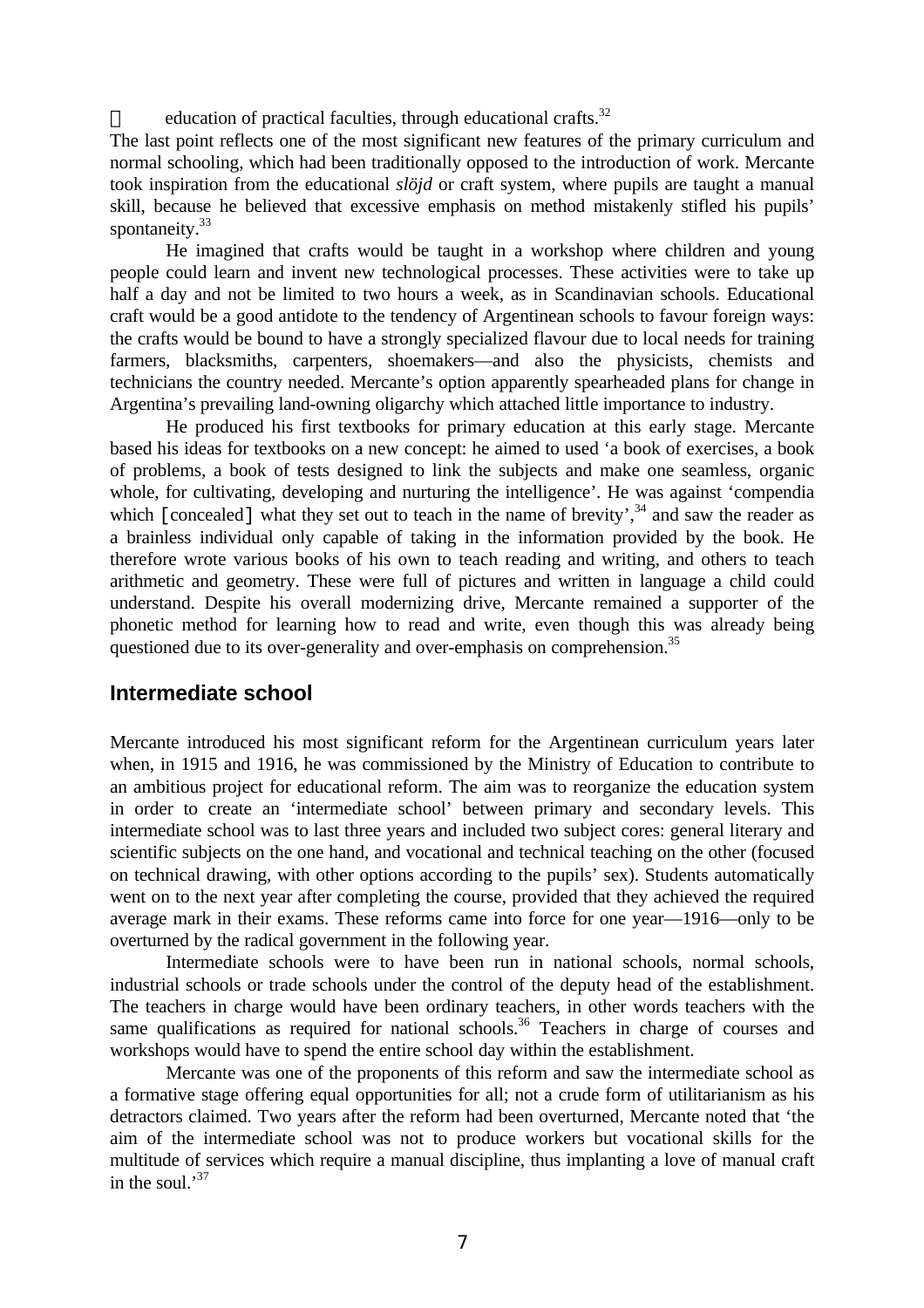He answered his critics by claiming that his idea extended general education because children usually left school at the end of the fourth year, i.e. after primary education. At the same time, this new system offered families from 'modest households' the chance to receive a short education.

In an attempt to imagine a new way of organizing the system, Mercante abandoned his rigid psychological classifications in favour of common schooling. As a good normal school product, he embraced the idea that the school should act as the cement bonding all social sectors to produce a more egalitarian society: 'A worker would no longer be a dangerous semi-illiterate who knows how to read; young people embarking on higher education should no longer turn up their noses at the prospect of getting their hands dirty.<sup>38</sup>

Another interesting element of the proposed intermediate school was its implicit criticism of traditional education. In *La crisis de la pubertad* [The crisis of puberty], where he defended the 1916 reform, he said that 'one learns by doing; by combining thoughts with deeds, ideas with facts [...]. Inside every man there must be a worker, because a man can only be worth what he is able to produce and achieve.<sup>39</sup> Skills must be cultivated in the exercise of active methods, 'guided by a work ethic, in workshops, places for experiment and observation'.<sup>40</sup> He also thought spontaneity to be important: 'the plan [...] forces nobody to go against their desires and inclinations'. He noted the importance of providing a series of practical apprenticeships which would prepare the pupil for useful, necessary activities, in view of 'the social environment in which we live'.<sup>41</sup>

This school would also be the most suitable establishment for adolescents, who were plunged into a huge developmental crisis. During this stage:

the body undergoes a crisis something like a metamorphosis as the adult is defined. The brain becomes less agile; the restraining action of the inhibitory centres is weakened and the person is driven by an uncontainable need. This is not the ideal state for intense mental activity, but would be suited to a manual discipline.<sup>41</sup>

This interest in the problems of adolescence was something new for the time. As Puiggrós noted,<sup>42</sup> Mercante sought to promote the corrective 'normalizing' sublimation of sexual instincts, in his own idiosyncratic interpretation of Freudian psychology. *La crisis de la pubertad* expounded his ideas of basing the curriculum on experimentally-obtained psychological statistics: his aim was to analyse the various aspects of adolescent life in order to propose the most effective educational measures for providing guidance.

# **Work and the modernization of the middle-school curriculum**

As we have already indicated, the introduction of the most innovative feature of the intermediate school curriculum—manual work—could be justified by a need to make allowances for the natural urges of adolescence: its aim was to sublimate and discipline those urges. Mercante now had to decide which manual skills should be introduced. Vocational teaching accounted for nine out of the thirty hours of teaching per week. School-leavers were required to have mastered at least one manual skill. Some of these were very new, such as telecommunications, electricity, film-camera operation and industrial chemistry. The up-to-date nature of some of these skills is surprising, particularly when we recall that Mercante had previously written to condemn cinemas and electric trams.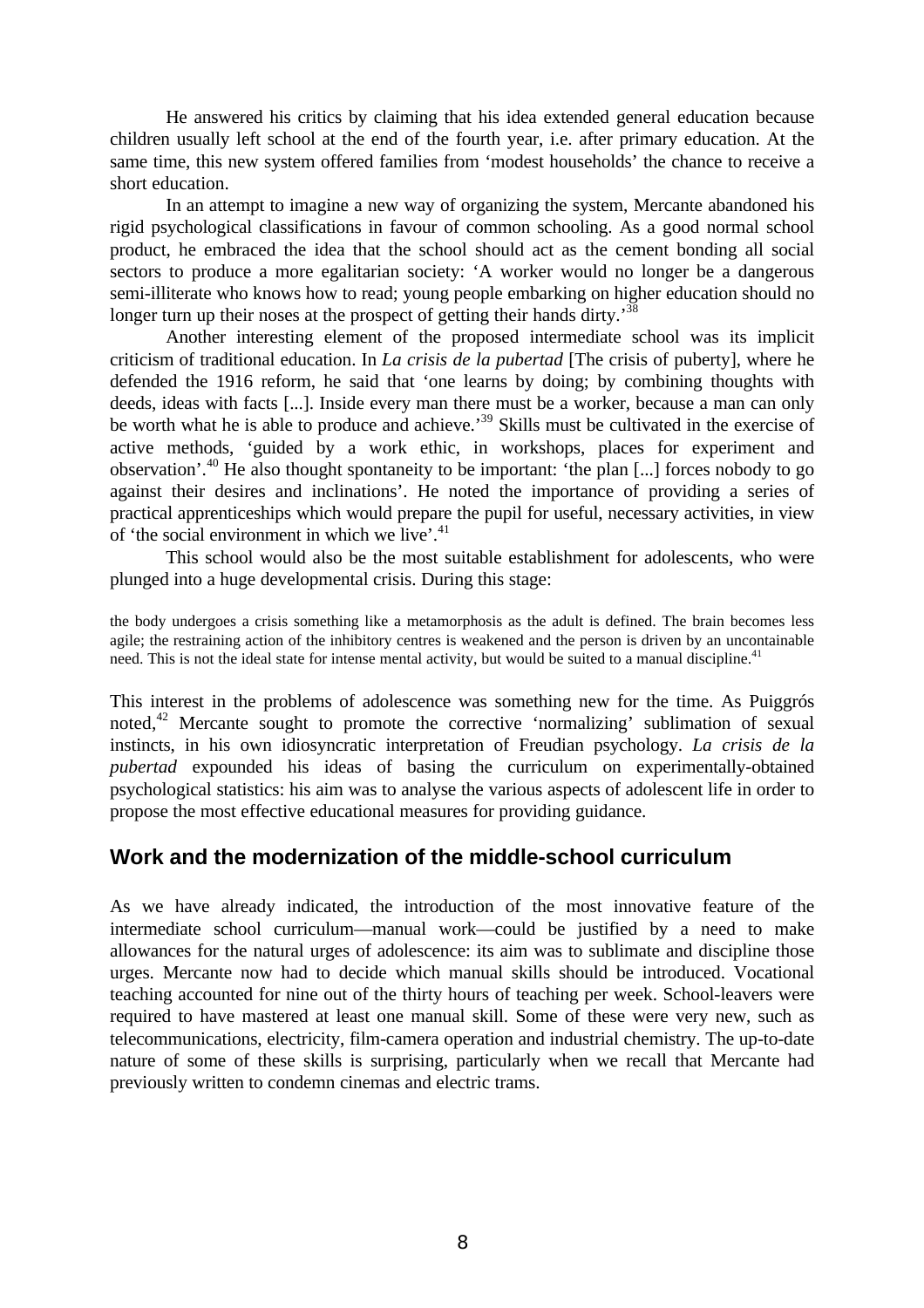## **Diversification of secondary studies**

Vocations were finally decided at the age of 15 or 16. Mercante believed that this stage reflected innate tendencies which become apparent at a later stage, probably influenced by interaction with the environment. Some pupils would display manual tendencies; others would be more intellectual. The former could go on to industrial schools or, more specifically, the world of work, while the latter would go on to higher education. At this point, Mercante reverted to his original argument for streaming: it would be wasteful to promote an all-round education for everyone because ability is unevenly distributed.<sup>44</sup>

He justified diversification by claiming that encyclopaedic knowledge was anachronistic in the face of scientific and technical advances. Limits needed to be set to prevent dispersion of knowledge by emphasizing specialization over and above a general basic training. Mercante also put forward another two criticisms of the current encyclopaedic manner of teaching: no subject was given precedence over another and it was detrimental to the health of the pupil to be bombarded with different subjects and teachers. In this sense, the creation of a core of compulsory subjects with other optional subjects was a considerable innovation for secondary schools. Mercante believed that this division would make it possible to organize content more effectively. It would be possible to establish clearly which subject pupils were best at, and help restrict the number of subjects the pupil could take each year, 'without impairing his health or the efficiency of his studies'.

This syllabus not only established a central core and optional subjects, but also offered flexibility because the subjects did not need to be taught in any particular order. Each pupil could take the courses when he or she wanted, 'provided one particular subject was not necessary to the understanding of another'.<sup>45</sup>

This change did not imply a significant reorganization of subjects in the curriculum; new areas of knowledge were not introduced or grouped together in a different way.<sup>46</sup> The difference lay, as already stated, in the introduction of different branches, a system already introduced in France and the United Kingdom with baccalaureates in science or literature. As Mercante pointed out in other writings, the result was not a reduction but a redistribution of knowledge.

# **Reasons for failure**

.

While the national school curriculum apparently acted to reinforce dependency on the university system, at least in terms of disciplinary structure, the intermediate school had the opposite effect. The fact that secondary education was cut into two parts, while maintaining institutional unity, certainly made headteachers more amenable to the reform.<sup> $47$ </sup> The profile of such institutions had been completely altered: three general basic years, with workshops and a wide range of pupils; three further years at pre-university level for elite pupils. In his presentation, Mercante alluded to the similarity to high schools and colleges in the United States; but, in the latter case, both types of education did not co-exist within the same establishment.

It is interesting to contrast the failure of Mercante, and the group of headteachers who supported him, with the success achieved by similar movements in the United States. The main arguments against the former humanist curriculum, which ultimately contributed to its decline, were formulated by educational psychologists such as Stanley Hall and sociologists such as David Snedden, who was a supporter of efficient utilitarianism. This old curriculum was undermined by claims that it was unsuitable for developing individual student abilities and unable to meet the needs of contemporary society.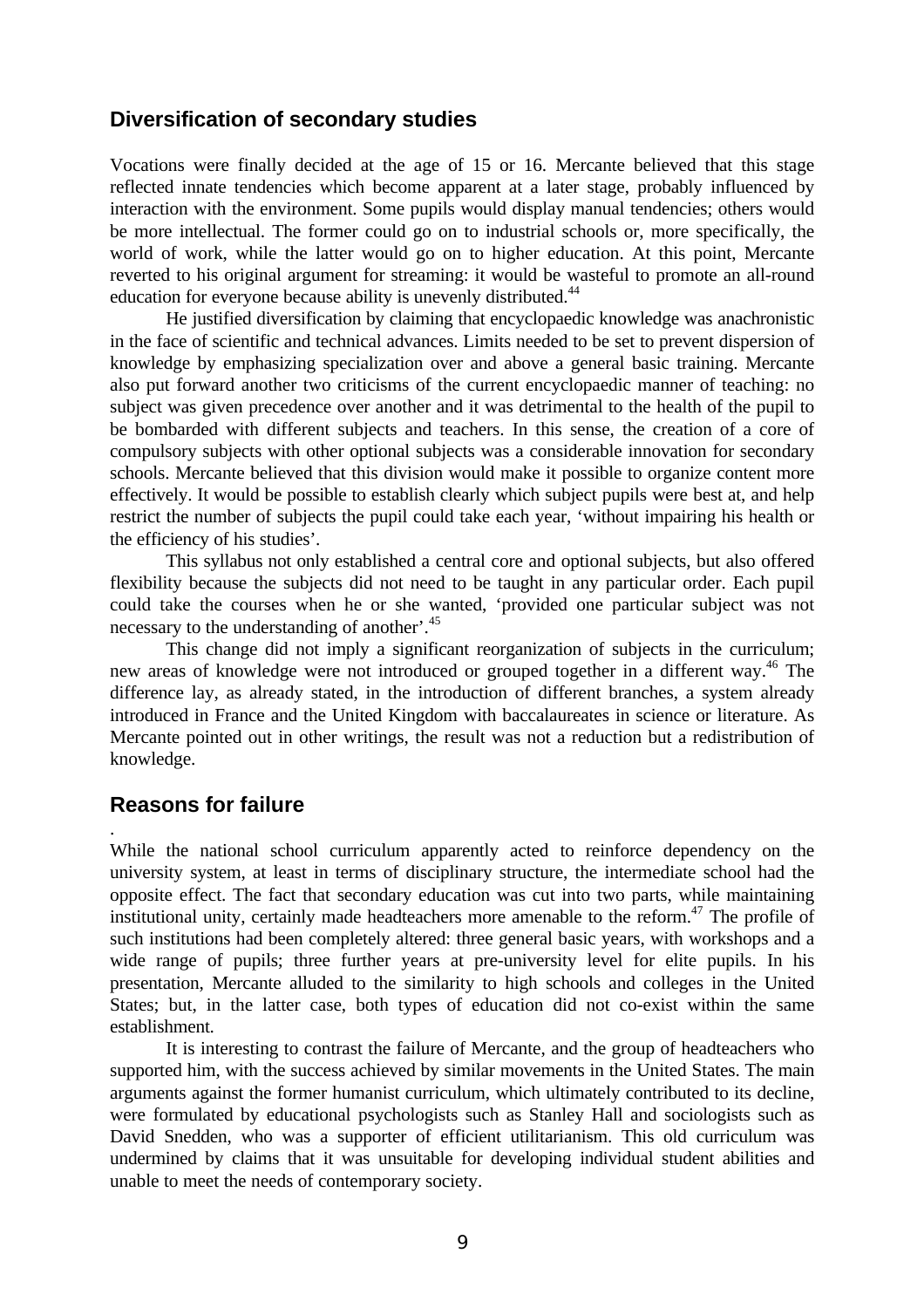In Argentina, however, similar protests fell on deaf ears. Tedesco put the blame on the age-old struggle between the oligarchy and the middle class: the former attempted unsuccessfully to deviate from the traditional system of baccalaureate and university, while the latter resisted institutional diversification. Puiggrós claimed that this occurred because the new political and social powers did not react with sufficient vigour to new, all-embracing ideas for political and educational reform—it was easier for them to maintain the educational status quo.

In my opinion, it is important to reconsider the social alliances established around Mercante's proposal in the light of the North American experience. In Argentina, the adoption of a new curricular code of the type proposed by Mercante formed part of a general ulilitarian drive promoted only by certain economic and governmental factions. A triumphant unity between science and utilitarianism was achieved in the United States because the North-American system was organized around democratic principles of social unity in the name of progressivity and later the 'New Deal'. In Argentina, reform of the type proposed by Mercante involved an authoritarian education system. Science, as a symbol of progress, was associated with social discrimination and the exclusion of mass culture: the cinema, football and the tango. The modernization proposed by Mercante was flavoured with conservatism, which did not sit easily with the current wave of cultural and political reform.

## **The legacy of reform**

The legacy of the intermediate school proposal has been contradictory. In the first place, although seen as an attempt to curtail primary education, the overall proposal actually involved extending common general education for all from four to seven years, and adding manual options.<sup>48</sup> This required general reorganization of the education system.

The inclusion of work experience and new technologies was, however, apparently a democratic extension of the curriculum. Due to the prevailing philosophy of mind/body dualism, however, manual activity tended to be viewed simply as a motor skill rather than as a new way of looking at the overall idea of separation between intellectual work and manual work. This came about because Mercante proposed few changes to the humanist division of the curriculum into subjects: the same subjects were simply redistributed and reorganized. Ultimately, dualism was upheld because of the way the institutes were organized. The intermediate school had its own institutional profile, quite distinct from that of the universities, yet secondary schools were completely dependent on the universities. These differences were countered by the fact that both institutions were governed by the same regulations and shared the same teaching personnel within a single establishment.

It is difficult to imagine what the consequences of this educational structure would have been if its proponents had been given their way. Perhaps the introduction of technical subjects would have paved the way for further changes and other areas would have been questioned; perhaps new pupils entering a middle school for the first time would have stayed in the same establishment for the three remaining years. All we can be certain of is that neither psychological science nor socio-economic requirements were ultimately used as criteria for curricular determination in the middle school. I feel that only the more reductionist features of Mercante's psychology have survived: his classification of subjects, and his normal school system methodology, which soon became dated. The rich scientific and technological vein underlying his proposals and his idea of voicing (albeit in psychological, subordinate terms) the problem of adolescents are principles which have undeservedly been neglected.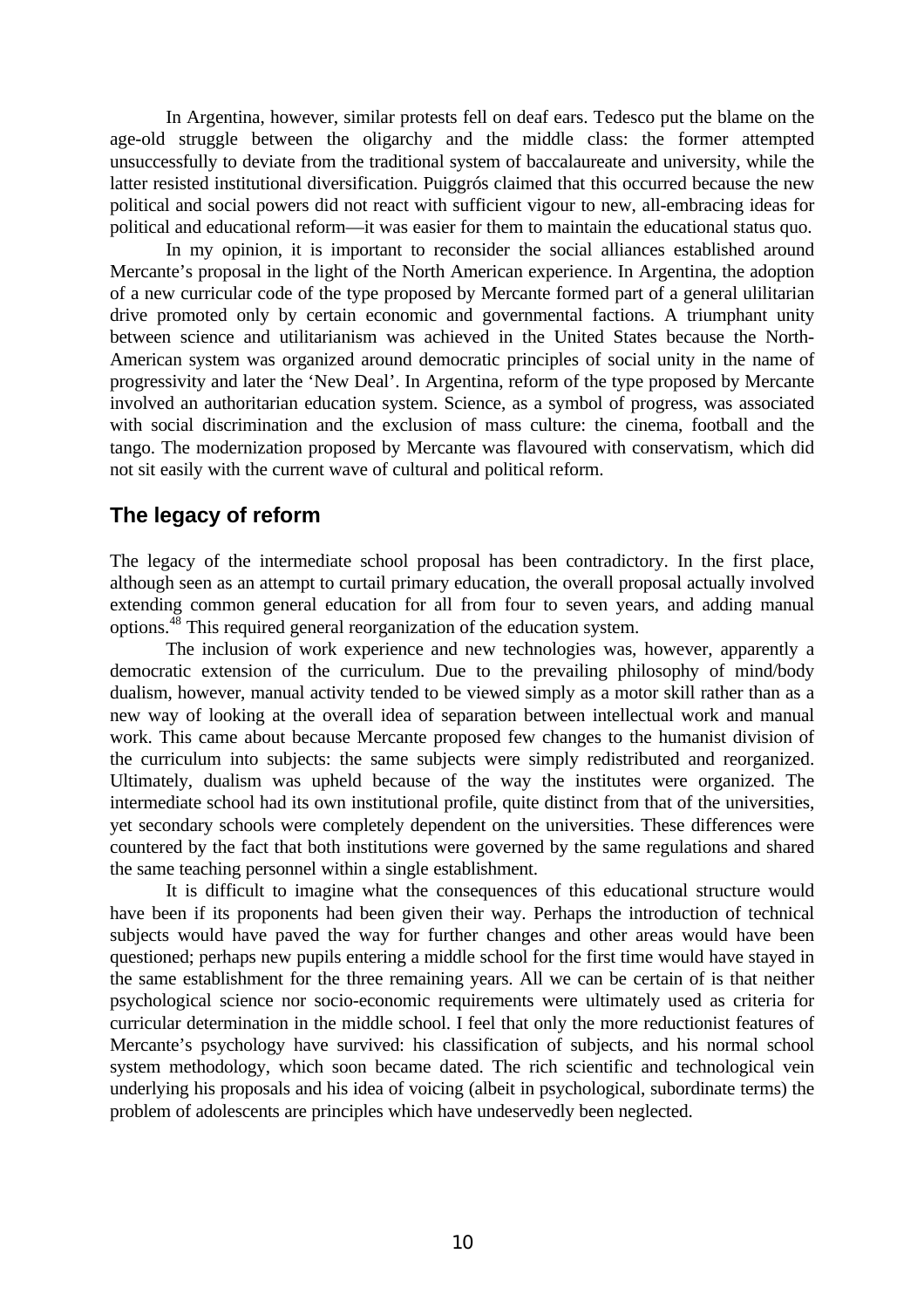### **Notes**

- 1. *Inés Dussel (Argentina)*
- The author holds a degree in educational science from the University of Buenos Aires and an M.A. in education and society from the Facultad Latinoamericana de Ciencias Sociales (FLACSO). She is also holder of a research fellowship from the Deutscher Akademisher Austauschdienst, Georg-Eckert International Institute and University of Buenos Aires country exchange programme. She is a FLACSO researcher in the area of education and lectures in the Philosophy and Literature Department of Buenos Aires University.
- 2. J.C. Chavarría, *La escuela normal y la cultura argentina* [The normal school and Argentine culture], Buenos Aires, Publ. El Ateneo, 1945.
- 3. Adriana Puiggrós identifies two trends within the normal school system: those tending to maintain the norm, protect the status quo and the framework of society; and radical democratic trends, which advocated plurality plus educational and social democracy. A. Puiggrós, *Sujetos, disciplina y curriculum en los origenes del sistema educativo argentino (1885-1916)* [Subjects, disciplines and curriculum in the origins of the Argentine education system], Buenos Aires, Galerna, 1990.
- 4. A. Korn, *Influencias filosóficas en la evolución nacional* [Philosophical influences in national evolution]*,* 1949, in: *Obras completas,* Buenos Aires, Claridad; R. Soler, *El positivismo argentino* [Argentine positivism]*,* Mexico, UNAM, 1979.
- 5. The title of Mercante's incomplete memoirs
- 6. V. Mercante, *Una vida realizada: mis memorias* [A fulfilled life: my memoirs]*,* Buenos Aires, Ferrari Hnos., 1944, p. 32.
- 7. See L. Zea, *Dos etapas del pensamiento en Hispanoamérica: del Romanticismo al Positivism* [Two stages in Latin American thought: from romanticism to positivism]*,* Mexico, El Colegio de México, 1949. J.C. Tedesco, *Educación y sociedad en Argentina (1880-1945)* [Education and society in Argentina (1880– 1945]*,* Buenos Aires, Solar, 1986
- 8. This does not deny the contribution of the People's Education Societies or Educational Councils towards the growth of the system. The importance of the standardizing effect of the nationwide normal schools system on education should nevertheless be emphasized.
- 9. V. Mercante, *Metodologia especial de la enseñanza primaria* [Primary school special method], Buenos Aires, Cabaut, 1916, first part, p. 3.
- 10. Ibid, p. 12.
- 11. Ibid, p. 12–21.
- 12. V. Mercante, *Maestros y educadores* [Teachers and educators]*,* Buenos Aires, Gleizer, 1927, p. 9.
- 13. In 1900, Mercante noted, 'I felt the need for a more specific and convincing experimental form of education [...] I devoted myself to formal research, beginning with arithmetic', in: Prologue to *Una vida realizada,* op. cit*.*, p. 10.
- 14. V. Mercante, *La paidología* [Paedology]*,* Buenos Aires, Gleizer, 1927, p. 49.
- 15. On the latter, see S.J. Gould, *The mismeasure of man,* London, Penguin Books, 1981; H. Kliebard, *Forging the American curriculum,* New York, Routledge, 1992.
- 16. Mercante, *La paidología.* op. cit., p. 47.
- 17. Ibid., p. 36.
- 18. See Puiggrós, *Los sujetos [...],* op. cit*.*
- 19. See N. Botana, *La tradición republicana* [The republican tradition]*,* Buenos Aires, Sudamericana, 1984.
- 20. V. Mercante, *Charlas pedagógicas* [Educational speeches], Buenos Aires, Gleizer, 1925, p. 100
- 21. Mercante, *La paidología,* op. cit., p. 129–34.
- 22. Ibid, p. 213–15. The quest for series instead of coincidences had more in common with G. Stanley Hall's proposal for psychological research, based on the collection of information by lecturers than with that of Claparède, who was acknowledged as a source. Kliebard notes the criticisms that this form of data collection aroused in Wundt's supporters and in James and Dewey. The latter were concerned to overcome the confusion between psychology and education, and advocated a need to place psychological research on a professional footing, ibid., chapter 3.
- 23. For the time being, craniology and phrenology had been ousted from the leading edge of scientific knowledge in the area by the 'psychology of intelligence' and psychoanalysis. Cf. S.J. Gould, op.cit., p. 146–49
- 24. V. Mercante, *La crisis de la pubertad* [The crisis of puberty]*,* Buenos Aires, Peuser, 1918, p. 109.
- 25. This was closely associated with the decline of positivism and the scientific model it supported. See A. Korn, op. cit.; O. Terán, *Positivismo y nación en la Argentina* [Positivism and nation in Argentina]*,* Buenos Aires, Editorial Prontosur, 1987.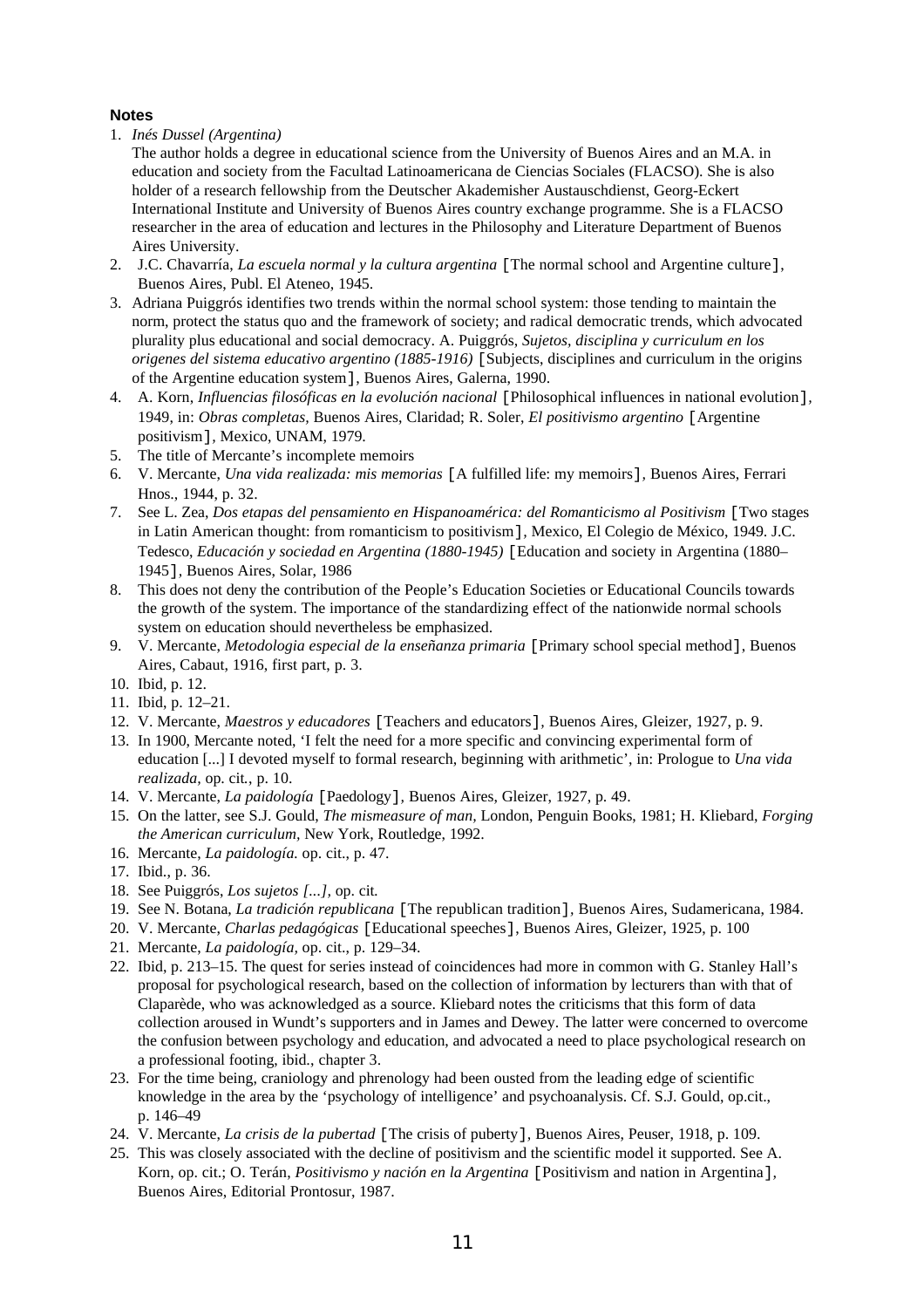- 26. Mercante, *Charlas pedagógicas,* op. cit*.*, p. 70.
- 27. Mercante, *La paidología,* op. cit*.,* p. 92.
- 28. Mercante, *Charlas pedagógicas,* op. cit., p. 35–36.
- 29. An example of this predominance may be found in the persistence of the traditional baccalaureate system within the Argentinian middle school as opposed to vocational alternatives. See J.C. Tedesco, *Educación y sociedad [...],* op. cit. It may also be observed in the persistence of the literary and scientific subject-based curriculum throughout this century.
- 30. V. Mercante, *Museos escolares argentinos y la escuela moderna* [Argentine school museums and the modern school]*,* Buenos Aires, Juan Alsina Edición, 1893.
- 31. From the time he taught at the Paraná Teacher-Training College, Mercante was militantly anticlerical. He said in 1897: 'In educational terms, the teaching of religion is to strike a two handed blow at all the progress hard won by modern methods, which proceeds through *observation and investigation [. . .].* The teaching of the dogmas which lie at the base of theological religion would turn pupils into skilled hypocrites imbued with Jesuit teaching, because it makes them accustomed to saying what they do not mean and believing what they doubt' (V. Mercante, *La educacion del niño y su instrucción (escuela cientifica)* [The education of the child and its instruction (scientific school)], Mercedes, Mingot y Ortiz Edición, 1897, p. 209).
- 32. Mercante, *La educacion del niño...,* op. cit., part III.
- 33. *Slöjd* was a type of teaching activity introduced during the last century in Sweden by the educator Otto Salomon (1849–1907). Under his education system, pupils were taught wood and metal craft and lessons were adapted to the needs and intererests of each pupil. On this subject, see the profile published in *Prospects* in the series 'Thinkers on education' (vol. XXIV, no. 3/4, 1994).
- 34. Mercante, *Una vida realizada* [...], op. cit., p. 173 et seq.
- 35. See B. Braslavsky, *Cómo se enseñó a leer. I: desde 1810 hasta 1930* [How to teach reading: I: from 1810 to 1930]*,* Buenos Aires, 1994, photocopy, p. 35.
- 36. C. Saavedra Lamas, *Reformas orgánicas en la enseñanza pública. Sus antecedentes y fundamentos* [Structural reforms in public education: antecedents and foundations], Buenos Aires, Imprenta Jacobo Peuser, 1916, vol. I, p. 43 et seq.
- 37. Mercante, *La crisis de la pubertad,* op. cit., p. 21.
- 38. Ibid.
- 39. Ibid, p. 23
- 40. Ibid, p. 34
- 41. Ibid, p. 33
- 42. Ibid, p. 24
- 43. Puiggrós, op. cit., p. 144 et seq.
- 44. Mercante, *La crisis de la pubertad,* op. cit., p. 246
- 45. Ibid, p. 36
- 46. The basic central core contained traditional humanist baccalaureate subjects (language and literature, history, geography, mathematics, modern languages, anatomy and physiology, logic and psychology) to which were added ethics. The scientific option in physics and mathematics contained three drawing courses as preparation for a career in engineering. The literary and philosophical option included three Latin courses and literature courses for the modern languages studied.
- 47. See Mercante's foreword to *La crisis de la pubertad,* op. cit. and A. Puiggrós', *Escuela, democracia y orden (1916-1943)* [School, democracy and order (1916–43)]*,* Buenos Aires, Galerna, 1992, which collected the opinions of middle school headteachers in 1917.
- 48. Law 1420 of 1884 obliged children aged between 6 and 14 to attend school, but was enforced only in national schools. The education laws of many provinces limited compulsory education to four years. See. A. Puiggrós and Ossana, eds., *La educación en la provincias y territorias nacionales (1885-1945)* [Education in national provinces and territories (1885–1945)], Buenos Aires, Galerna, 1993.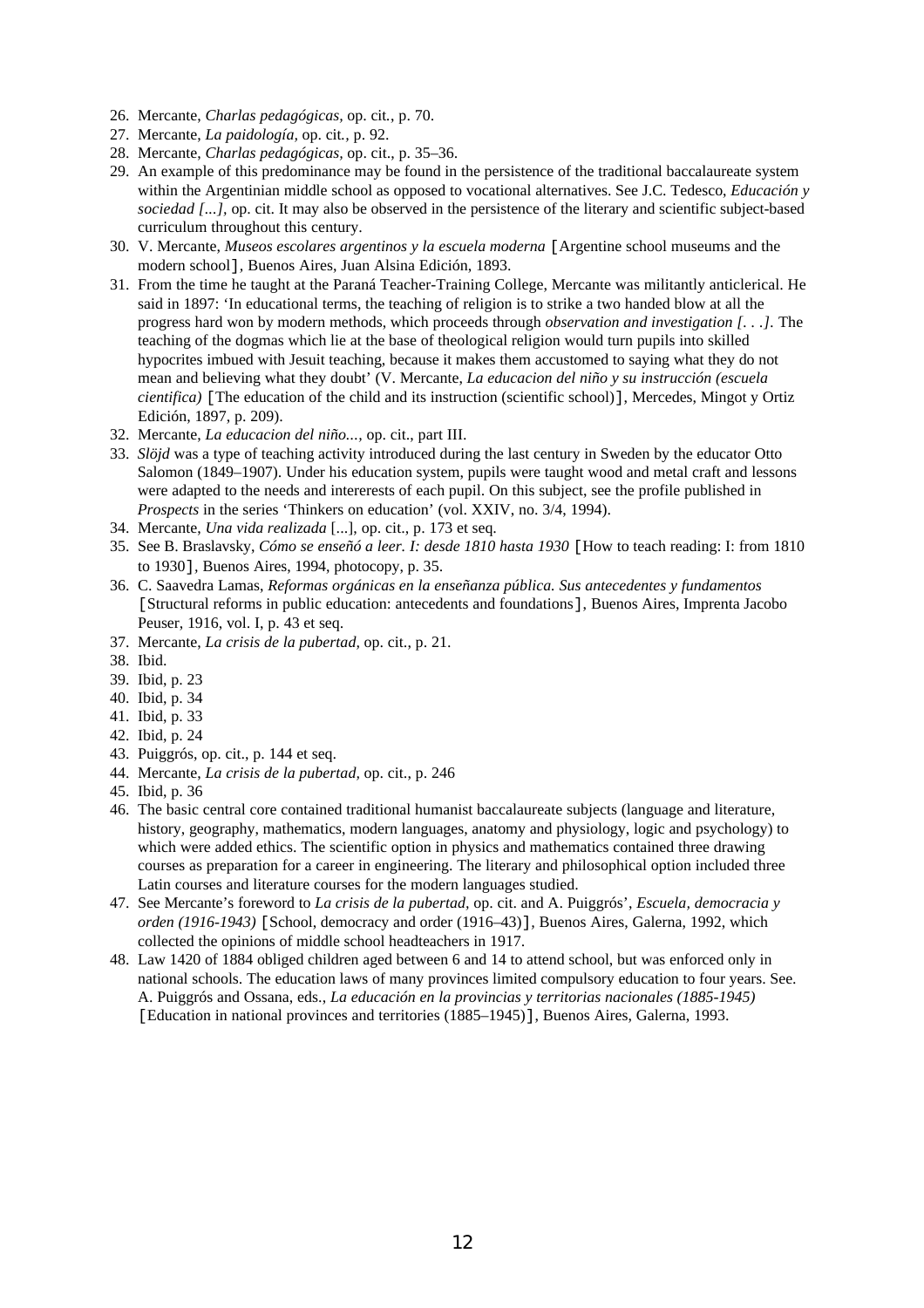#### **Works by Victor Mercante**

This list cannot claim to be exhaustive because no complete bibliographies are available. References were compiled by the author from the archives of the National Library, the Schoolteachers' Library, the National Congress Library and the IICE-UBA Library.

#### WORKS ON EDUCATIONAL MATTERS

- *Museos escolares argentinos y la escuela moderna (educación práctica)* [Argentine school museums and the modern school]*,* Buenos Aires, Juan A. Alsina, 1893.
- *La educación del niño y su instrucción (escuela cientifica) )* [The education of the child and its instruction (scientific school)],*.* Mercedes, Mingot & Ortiz, 1897.
- *Cultivo y desarrollo de la aptitud matemática del niño* [Cultivating and developing the child's mathematical ability]*.* Buenos Aires, Cabaut, 1905.
- *Psicologia de la aptitud matemática del niño* [Psychology of the child's mathematical ability]*.* Buenos Aires, Cabaut, 1906.
- *Los estudiantes* [Students]*.* Paraná, Rabelais & Cía., 1908. Later edition with foreword and notes by Amaro Villanueva, Buenos Aires, Libr. Hachette, 1961.
- *Metodologia especial de la enseñanza primaria* [Primary school special method]*.* Buenos Aires, Cabaut, 1911 (2 vols.)
- *Psicofisiología de la aptitud ortográfica y su cultivo* [Psycho-physiology of writing skill and its development]*.* La Plata, Biblioteca Pedagógica, 1911.
- *La verbocromia: estudio de las facultades expresivas* [Verbochromia: a study of expressive abilities]*.* Buenos Aires, Cabaut, 1911.

*Florentine Ameghino: su vida y sus obras* [Florentine Ameghino: his life and works]*.* Buenos Aires, 1911.

*La crisis de la pubertad y sus consecuencias pedagógicas* [The crisis of puberty and its educational consequences]. Buenos Aires, Peuser, 1918.

*Charlas pedagógicas (1890–1920)* [Educational speeches (1890–1920)]*.* Buenos Aires, Gleizer, 1925. *La paidologia* [Paedology]*.* Buenos Aires, Gleizer, 1927.

*Maestros y educadores* [Teachers and educators]*.* Buenos Aires, Gleizer, 1927–30 (3 vols.)

- *La instrucción pública en la República Argentina* [Public instruction in the Argentine Republic]*.* Buenos Aires, 1928.
- *Una vida realizada: mis memorias* [A fulfilled life: my memoirs]*.* Buenos Aires, Ferrari Hnos., 1944.

#### **TEXTBOOKS**

- *Problemas, interclases (Sintesis aritmética). Cuarto, quinto, sexto grado y primer año* [Problems, between classes (arithmetical synthesis). Fourth, fifth and sixth grade and first year]*.* Luján, La Hispano Argentina, 1901.
- *Zoologia* [Zoology]*.* Extracts from the works of Délage, Verdun, Claus, James, etc. Buenos Aires, Cabaut, 1906.

*Ejercicios de historia argentina: atlas de croquis y gráficas* [Exercises in Argentine history: atlas of drawings and diagrams]*.* Buenos Aires, 1914.

- *La lámina: libro de lectura para niños de 8 a 10 años* [The transparency: reading book for children aged 8 to 10]*.* Buenos Aires, 1919.
- *La lectura: segundo libro* [Reading: second book]*.* Buenos Aires, 1920.
- *El libro del maestro: enseñanza de la lectura en primer grado* [Teacher's book: teaching reading in the first grade]*.* Used in conjunction with *La cartilla.* La Plata, 1920.
- *La cartilla: primer libro de lectura (marzo, abril, mayo y junio)* [The booklet: first reading book (March, April, May and June)]*.* La Plata, 1921.
- *Leo: segundo libro de lectura para primer grado (julio, agosto, septiembre y octubre)* [I read: second reading book for the first grade (July, August, September and October)]*.* La Plata, 1921.
- *La lectura* [Reading]*.* New, revised edition*.* Buenos Aires, 1926.
- *Nociones de geografia argentina y americana para 3º y 4º grados* [Fundamentals of Argentine and American geography for the third and fourth grades]*.* Buenos Aires, Kapelusz, s/f.
- *El abecé: primer libro de lectura* [ABC: first reading book]*.* Buenos Aires, 1931.